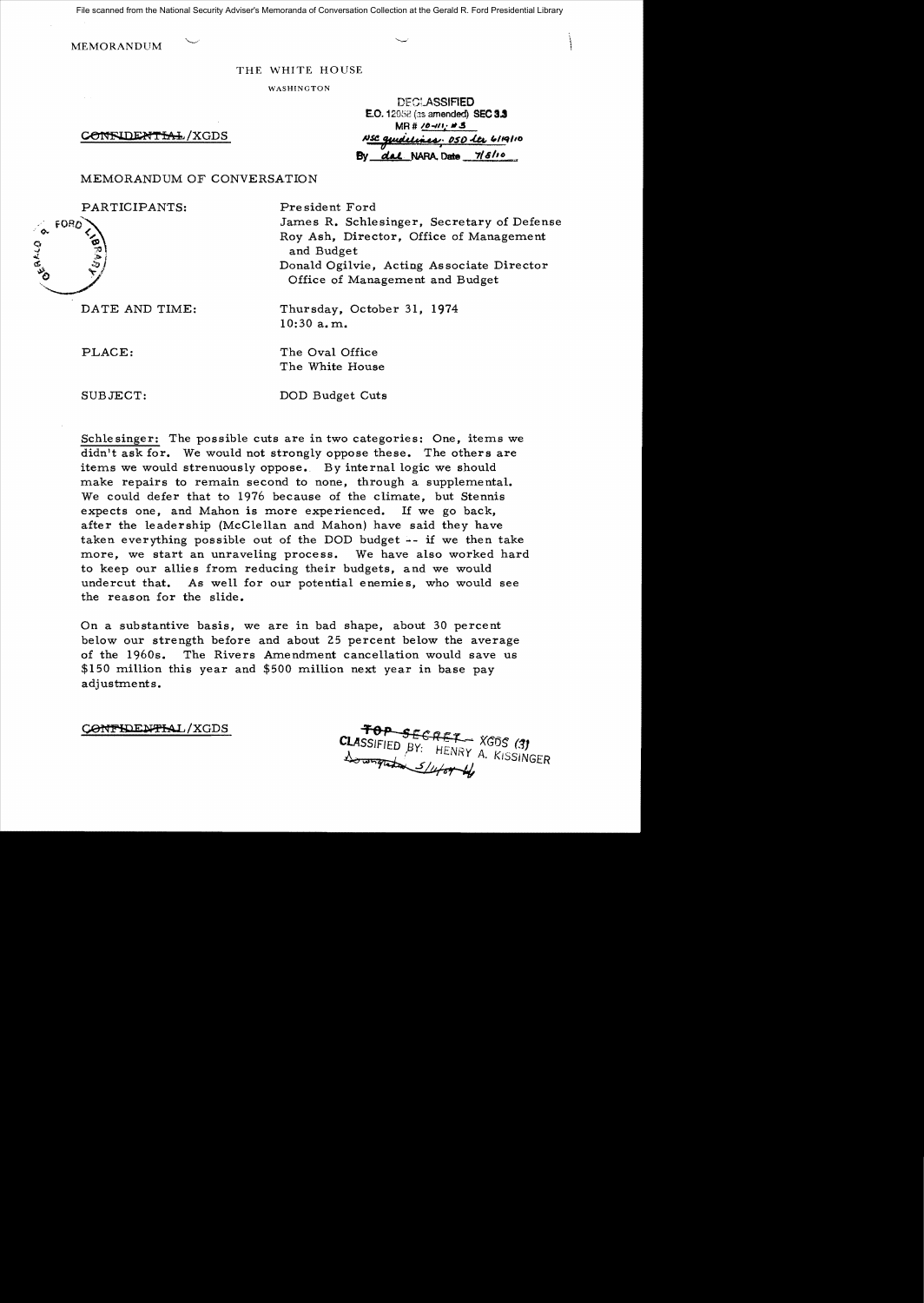## CONFIDENTIAL/XGDS

President: Let's go through the list. I favor deferring promotions across the board. Why not do it for six months?

Ash: This is tied up with Executive pay. The question is how much is enough.

President: Three is probably psychologically better, but with economic positions like they are, not so many will want to get out.

Schlesinger: The bonuses item is okay. The reserve item is okay. We didn't ask for the money.

President: How does maintenance fit with base closures?

Schlesinger: There's no connection. Depot maintenance decreases readiness. Property maintenance is not so bad as depot.

President: Let's leave operations for the moment.

Ash: I would leave out the civilian cut now.

President: Let's cut the Texas package. No on shipbuilding.



 $e$ ONFIDENTIAL/XGDS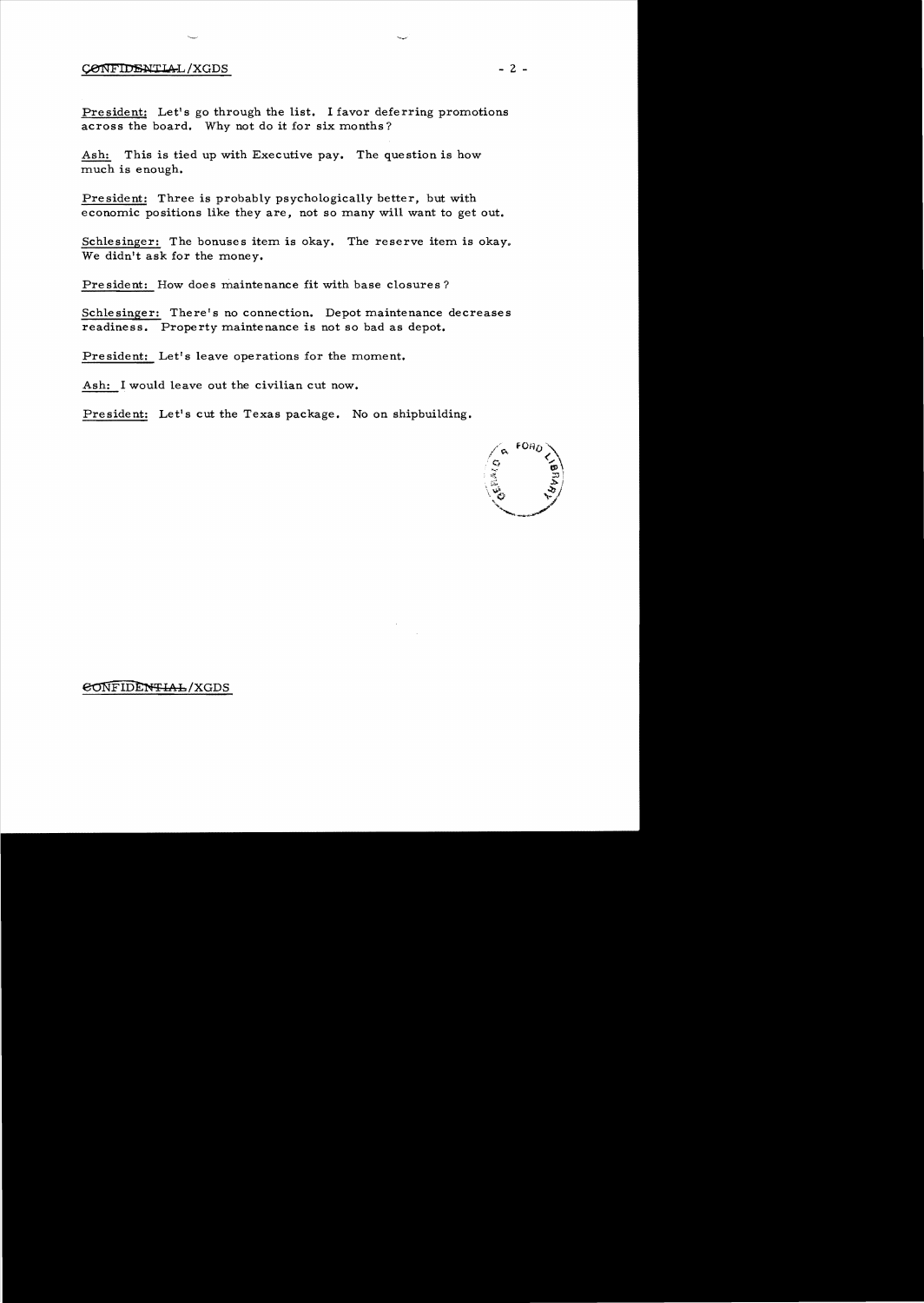P/Schleswigen/Cost / Ogillanic / (DOD Bulget) 2  $310J774$ S 2 cattigures - one, ettens un chant vok fa. Ha sorther the we would work they be goes that . The contrue stares un would promoved offer. By interned legions we should make regaris to (remain 2nd to work, three a suyphuntal. We will defer that & 26 becomes for change, but Stennis expected in Justin more exercise If we go back, after a certainating (mechlan) Threshorn) have cond they have taken everything possible aut e a DOD Malgett. of un Then Take bycone, we start one incondaing porsos. relation their confect - we were deschangthus. repon es fériles On substantive books on one in bod shape, about 30 to 1 show one stringth life & don't s 5 g Lordon causage fr 60's 1957 This year 6  $\omega_{\gamma}$  with for 6 mes. Oph This is tried up w/ the pay. Question is pour men P 3 is put pay. better, but we fe compositoir like they are, not so many will won't get out. the the bound time is of 5 The reserve item is R. We chilit onk for money P How days mutuce for we have chosenes! S Me councilieux pepot within decrease reachiness. Property where is not so bad as upot